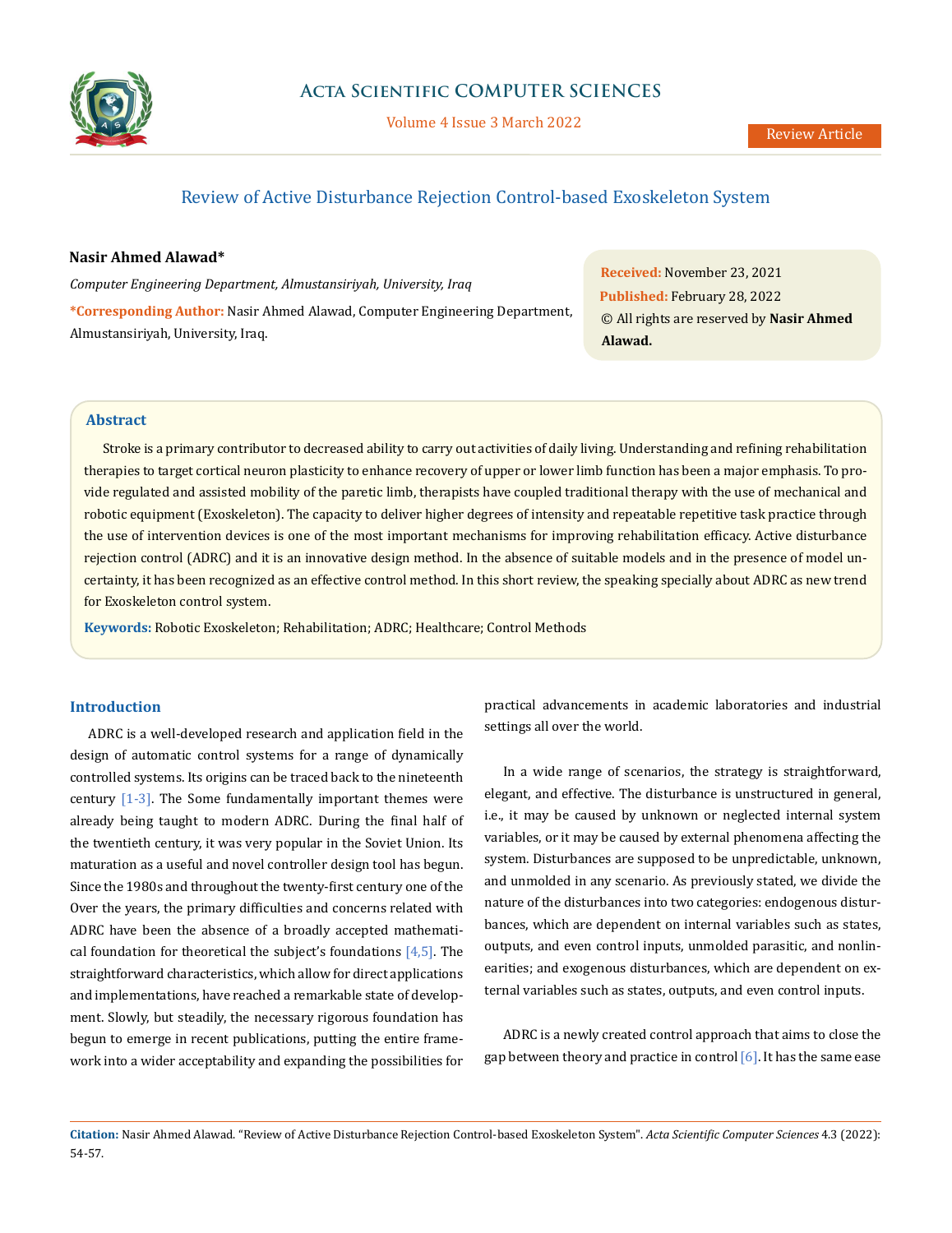of use as a standard PID control, but with more advanced capabilities like smoothing setpoint jumps via a transient profile generator and nonlinear feedback combination. All unknowns in the regulated process, such as unknown process model and disturbances, are treated as "generalized disturbances" by ADRC, and the controller is designed to reject them. ADRC, like PID control, does not necessitate a model of the controlled process and so has a wide range of applications [7]. It has been demonstrated that ADRC provides superior control.

#### **Exoskeleton system modelling**

Exoskeletons and other helpful robotics could be essential in treating locomotion concerns. A customer robotic system employed to restore or enhance limb function is termed as an exoskeleton  $\lceil 8 \rceil$ . Lower leg exoskeletons are now the most popular applications in rehabilitation and improving quality of life, yet exoskeletons are employed in a variety of fields including industrial, army, and healthcare. Figure 1 depicts a schematic representation of a Exoskeleton device [9-11].



**Figure 1:** Exoskeleton device.

#### **ADRC in exoskeleton device**

Wearable robotic exoskeletons are mechanical structures with joints and connections that are compatible with human limbs [12]. Many robotic lower-limb exoskeletons, such as BLEEX [13], AUTONOMYO [14], and others, have been used to help the lower extremities. The rehabilitation programs PH-EXOS [15], and HAL [16] have been developed. Or to increase one's power. Hip-kneeankle exoskeletons are the most common type of robotic exoskeleton. Based on the varied help, hip–knee motion, hip motion, or knee motion Functions [17]. In control technologies for robotic hip exoskeletons, different approaches to the generation of assistive torque or rehabilitation trajectories were proposed. The availability of all state variables is required for the construction of a state feedback controller, however this condition is not always met; in certain circumstances, due to defective sensors, some states are unavailable or immeasurable  $[18]$ . Hence, observer based technique is utilized to reconstruct such state variables or using in general ADRC technique. There are many problems for using classical control methods for Exoskeleton system to overcome such control difficulties, the (ADRC) method is proposed.

The rapid adoption of ADRC in industry over the last three decades demonstrates its widespread use in motion control, flight control, and process control applications, as well as in a variety of other domains. The architecture of ADRC is built to produce the best results by actively reducing internal and external uncertainty as a whole [19]. Lower Exoskeleton rehabilitation is a subset of lower limb rehabilitation. Robotic devices, orthotics, exoskeletons, and prostheses are being developed to help users with gait rehabilitation and other exercises such as sitting, standing, and so on. The functions of orthoses and exoskeletons are similar [20]. ADRC has been employed for numerous robotic rehabilitation devices for tracking applications in recent years because to its popularity and efficacy. ADRC has been employed for numerous robotic rehabilitation devices for tracking applications in recent years because to its popularity and efficacy. Based on a linear extended state observer (LESO), in [21], ADRC applied to the lower limb exoskeleton for the hip and knee joints, where clinical gait was studied. As a reference, data is used. The findings for PID and ADRC are compared, and the results demonstrate that ADRC outperforms PID for hip and knee trajectories based on error comparison. A framework similar to [21] is used to maintain track of active ankle-foot orthosis (AAFO) [23], in which the authors updated the ADRC by include the Control Lyapunov Function (CLF) instead of the PD controller, using Sontag's formula. The input to state (ISS) structure is used to ensure stability, and modifications and tests are used to demonstrate AR-DC's usefulness. Another paper [24] deals with nonlinearities such as pressure fluctuation and friction during exoskeleton control and introduces a novel function to avoid shaking during inflation.

55

**Citation:** Nasir Ahmed Alawad. "Review of Active Disturbance Rejection Control-based Exoskeleton System". *Acta Scientific Computer Sciences* 4.3 (2022): 54-57.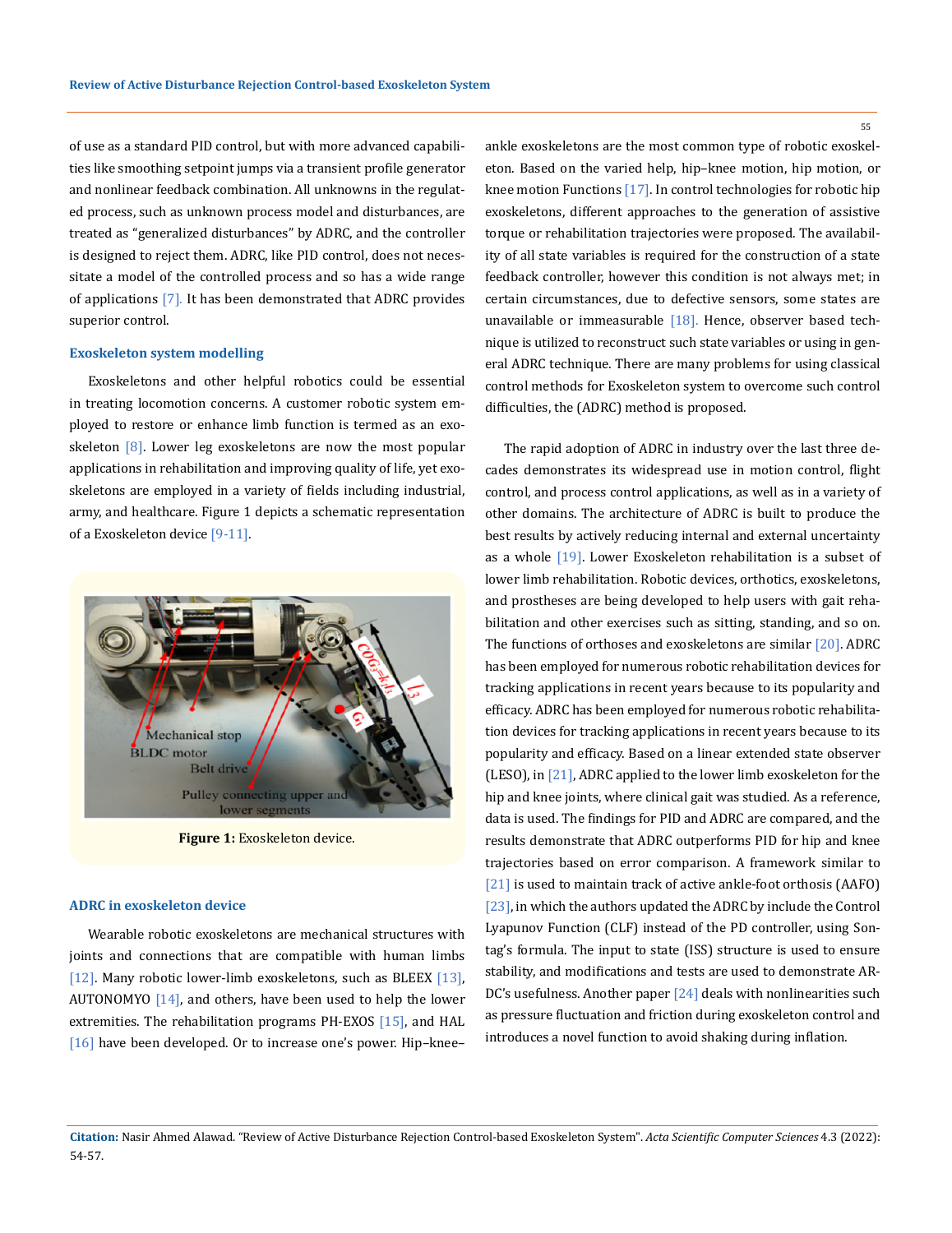Position monitoring, force and impedance control, bio signalsbased control, and adaptive control are some of the control systems used in rehabilitation. One of them is position tracking. Repeatability and position control are two main control techniques for robotic rehabilitation systems. For the patient's recovery, the controller helps to increase motion precision [25-27].

### **Conclusion**

The development of robotic and mechanical devices (Exoskeleton) to increase upper or lower-limb function following stroke is a burgeoning subject, according to this survey of rehabilitation equipment. This is especially true as the understanding and nature of targeting brain targets grows. Many diverse means of delivering rehabilitative therapies can be seen in the spectrum of devices suggested (in trial or prototype stages) or commercially available. There are several training factors that can be changed within these devices to target recovery of function of the paretic upper limb, ranging from simple single DOF mechanical to very complicated multi-DOF exoskeleton robotic devices. Furthermore, the study demonstrates that robotic devices do not provide an effective platform for better understanding and improving brain adaption processes, or for providing outpatient therapy at home. Instead, a push for low-cost, simple, and effective mechanical devices that combine variables that promote positive brain plasticity could give various benefits. Still there are less research for ADRC in Exoskeleton system.

#### **Bibliography**

- 1. [J Han. "From PID to active disturbance rejection control".](https://ieeexplore.ieee.org/document/4796887) *IEEE [Transactions on Industrial Electronics](https://ieeexplore.ieee.org/document/4796887)* 56.3 (2009): 900-906.
- 2. Zhiqiang Gao., *et al*[. "An alternative paradigm for control sys](https://ieeexplore.ieee.org/document/980926)[tem design". in: Decision and Control, 2001, Proceedings of the](https://ieeexplore.ieee.org/document/980926)  [40th IEEE Conference on, 5 \(2001\): 4578-4585.](https://ieeexplore.ieee.org/document/980926)
- 3. [Zhiqiang Gao. "Active Disturbance Rejection Control From an](https://www.researchgate.net/publication/308735181_Active_disturbance_rejection_control_From_an_enduring_idea_to_an_emerging_technology)  [Enduring Idea to an Emerging Technology". Proceedings of](https://www.researchgate.net/publication/308735181_Active_disturbance_rejection_control_From_an_enduring_idea_to_an_emerging_technology)  [the 10th International Workshop on Robot Motion and Con](https://www.researchgate.net/publication/308735181_Active_disturbance_rejection_control_From_an_enduring_idea_to_an_emerging_technology)[trol, Poznan University of Technology, Poznan, Poland, July 6-8](https://www.researchgate.net/publication/308735181_Active_disturbance_rejection_control_From_an_enduring_idea_to_an_emerging_technology)  [\(2015\).](https://www.researchgate.net/publication/308735181_Active_disturbance_rejection_control_From_an_enduring_idea_to_an_emerging_technology)
- 4. [Yi Huang and Wenchao Xue. "Active disturbance rejection con](https://www.sciencedirect.com/science/article/abs/pii/S0019057814000445)[trol: Methodology and theoretical analysis".](https://www.sciencedirect.com/science/article/abs/pii/S0019057814000445) *ISA Transactions* [53 \(2014\)/l963-976.](https://www.sciencedirect.com/science/article/abs/pii/S0019057814000445)
- 5. Gao Z., *et al*[. "A novel motion control design approach based on](https://ieeexplore.ieee.org/document/980980)  active disturbance rejection". In: Proceedings of the 40<sup>th</sup> IEEE [conference on decision and control, Orlando, FL, USA \(2001\):](https://ieeexplore.ieee.org/document/980980)  [4877-82.](https://ieeexplore.ieee.org/document/980980)
- 6. Hongyinping Feng., *et al*[. "Active Disturbance Rejection Con](https://www.researchgate.net/publication/316927140_Active_Disturbance_Rejection_Control_Old_and_New_Results)trol: Old and New Results". *[Annual Reviews in Control](https://www.researchgate.net/publication/316927140_Active_Disturbance_Rejection_Control_Old_and_New_Results)* 44 [\(2017\): 238-248.](https://www.researchgate.net/publication/316927140_Active_Disturbance_Rejection_Control_Old_and_New_Results)
- 7. [Md Mijanur. "Comparative study of ADRC and PID based Load](https://ieeexplore.ieee.org/abstract/document/7307483)  [Frequency Control". Conference: Electrical Engineering and](https://ieeexplore.ieee.org/abstract/document/7307483)  [Information Communication Technology \(ICEEICT\) \(2015\).](https://ieeexplore.ieee.org/abstract/document/7307483)
- 8. Pons J L. "Wearable Robots: Bio mechatronic exoskeletons" (2008).
- 9. Bkekri R., *et al*. "Robust adaptive super twisting controller: methodology and application of a human-driven knee joint orthosis". *Industrial Robot: The International Journal of Robotics Research and Application* (2019).
- 10. [S Mefoued. "A Second Order Sliding Mode Control and a Neural](https://www.sciencedirect.com/science/article/abs/pii/S0925231214017111)  [Network to Drive a Knee Joint Actuated Orthosis".](https://www.sciencedirect.com/science/article/abs/pii/S0925231214017111) *Neurocomputing* [155 \(2015\): 71-79.](https://www.sciencedirect.com/science/article/abs/pii/S0925231214017111)
- 11. Kashif I., *et al*[. "RISE-based adaptive control for EICoSI exo](https://hal.archives-ouvertes.fr/lirmm-02356817/)[skeleton to assist knee joint mobility".](https://hal.archives-ouvertes.fr/lirmm-02356817/) *Robotics and Autonomous Systems*[, Elsevier, In press \(2019\).](https://hal.archives-ouvertes.fr/lirmm-02356817/)
- 12. Nycz CJ., *et al*[. "Design and characterization of a lightweight](https://ieeexplore.ieee.org/document/7403900)  [and fully portable remote actuation system for use with a](https://ieeexplore.ieee.org/document/7403900)  hand exoskeleton". *[IEEE Robotics and Automation Letters](https://ieeexplore.ieee.org/document/7403900)* 1 [\(2016\): 976-983.](https://ieeexplore.ieee.org/document/7403900)
- 13. Wu Q., *et al*[. "Design and control of a powered hip exoskeleton](https://journals.sagepub.com/doi/10.5772/59757)  for walking assistance". *[International Journal of Advanced Ro](https://journals.sagepub.com/doi/10.5772/59757)[botic Systems](https://journals.sagepub.com/doi/10.5772/59757)* 12 (2015): 18.
- 14. Hyun DJ., *et al*[. "Biomechanical design of an agile, electricity](https://www.sciencedirect.com/science/article/abs/pii/S0921889017300982)[powered lower-limb exoskeleton for weight-bearing assis](https://www.sciencedirect.com/science/article/abs/pii/S0921889017300982)tance". *[Robotics and Autonomous Systems](https://www.sciencedirect.com/science/article/abs/pii/S0921889017300982)* 95 (2017): 181-195.
- 15. [Sankai Y. "Hal Hybrid Assistive Limb Based on Cybernics".](https://link.springer.com/chapter/10.1007/978-3-642-14743-2_3)  [In Robotics Research; Springer: Berlin/Heidelberg, Germany](https://link.springer.com/chapter/10.1007/978-3-642-14743-2_3)  [\(2010\): 25-34.](https://link.springer.com/chapter/10.1007/978-3-642-14743-2_3)
- 16. Yana T., *et al*[. "Review of assistive strategies in powered lower](https://www.sciencedirect.com/science/article/abs/pii/S0921889014002176)[limb orthoses and exoskeletons".](https://www.sciencedirect.com/science/article/abs/pii/S0921889014002176) *Robotics and Autonomous Systems* [64 \(2015\): 120-136.](https://www.sciencedirect.com/science/article/abs/pii/S0921889014002176)
- 17. Chen B., *et al*[. "State-of-the-art research in robotic hip exoskel](https://www.sciencedirect.com/science/article/pii/S2214031X19302104)etons: A general review". *[Journal of Orthopaedic Translation](https://www.sciencedirect.com/science/article/pii/S2214031X19302104)* 20 [\(2020\): 4-13.](https://www.sciencedirect.com/science/article/pii/S2214031X19302104)
- 18. Vinodh KE., *et al*[. "Comparison of four state observer design](https://www.elgi.com/in/wp-content/uploads/2019/04/ACS_State_Observer_Comparison.pdf)  algorithms for MIMO system". *[Archives of Control Science](https://www.elgi.com/in/wp-content/uploads/2019/04/ACS_State_Observer_Comparison.pdf)* 23 [\(2013\): 243-256.](https://www.elgi.com/in/wp-content/uploads/2019/04/ACS_State_Observer_Comparison.pdf)

**Citation:** Nasir Ahmed Alawad. "Review of Active Disturbance Rejection Control-based Exoskeleton System". *Acta Scientific Computer Sciences* 4.3 (2022): 54-57.

56